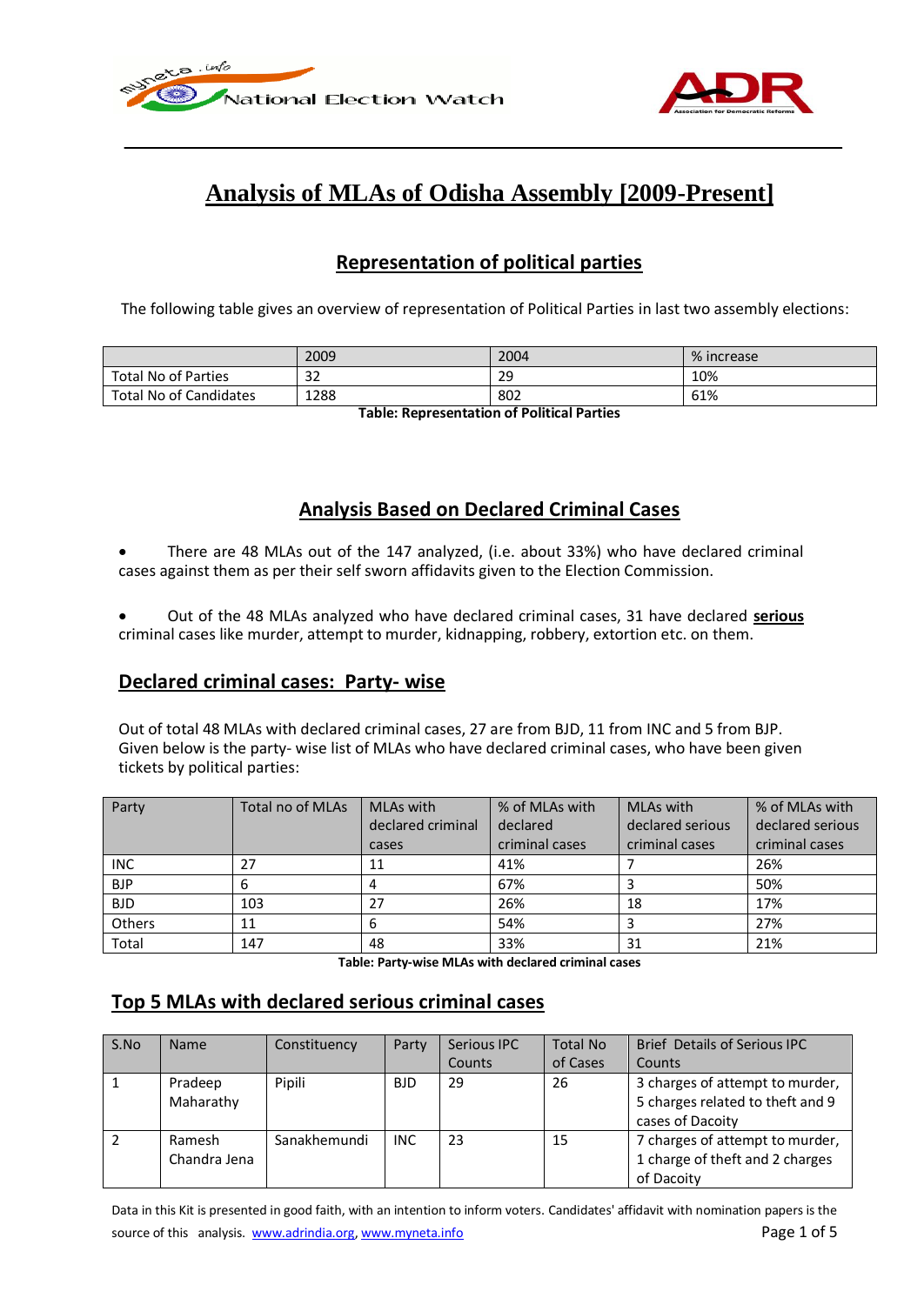



| S.No | <b>Name</b>   | Constituency   | Party      | Serious IPC | <b>Total No</b> | <b>Brief Details of Serious IPC</b> |
|------|---------------|----------------|------------|-------------|-----------------|-------------------------------------|
|      |               |                |            | Counts      | of Cases        | Counts                              |
| 3    | Manoj Kumar   | Udayagiri (ST) | <b>BJP</b> | 17          | 13              | 7 charges of murder, 1 charge of    |
|      | Pradhan       |                |            |             |                 | attempt to murder, 5 charges of     |
|      |               |                |            |             |                 | theft and 1 charge of kidnapping    |
| 4    | Braja kishore | Talcher        | <b>IND</b> | 15          | 18              | 1 charge of kidnapping, 2           |
|      | Pradhan       |                |            |             |                 | charges of theft                    |
|      | Jagabandhu    | Umarkote (ST)  | <b>BJD</b> | 14          | 12              | 2 charges each of theft and         |
|      | Majhi         |                |            |             |                 | dacoity                             |

**Table: Top 5 MLAs with declared criminal cases**

#### **Analysis Based on Assets**

### **Crorepati MLAs- party wise**

A total of 7% MLAs of INC are crorepati whereas for BJP the corresponding figure is 43%. The percentage of crorepati MLAs in BJD is 25%. Over all 22% of MLAs (33 out of 147 MLAs) in Odisha Assembly 2009 from Odisha are crorepatis. Table below gives details of crorepati MLAs of major parties.

| Party      | <b>Total MLAs</b> | <b>Total Crorepati MLAs</b> | % of crorepati MLAs |
|------------|-------------------|-----------------------------|---------------------|
| <b>INC</b> | 27                |                             | 7%                  |
| <b>BJP</b> |                   |                             | 43%                 |
| <b>BJD</b> | 103               | 26                          | 25%                 |
| Others     | 10                |                             | 20%                 |
| Total      | 147               | 33                          | 22%                 |

**Table: Crorepati MLAs- party wise break up**

### **Average Assets per MLA for major parties**

Average asset of a MLC from INC is Rs 52 Lakhs, for BJP it is 1.40 crores, for BJD it is Rs 1.05 crores

| Party         | No of MLAs | Average Assets per MLA           |
|---------------|------------|----------------------------------|
| <b>INC</b>    | 27         | Rs 51,81,422 ~51 lacs+           |
| <b>BJP</b>    | b          | Rs 1,40,63,470 $\degree$ 1 cror+ |
| <b>BJD</b>    | 103        | Rs 1,05,17,805 ~1 cror+          |
| <b>Others</b> | 10         | Rs 12,06,73,845 ~12 cror+        |

**Table: Average assets per MLA- Party wise**

#### **Top 5 MLAs with Highest assets**

The following are the top 5 MLAs with maximum assets:

| S.No | <b>Name</b>  | Constituency | Party      | Movable      | Immovable    | Total              | <b>PAN Given</b> |
|------|--------------|--------------|------------|--------------|--------------|--------------------|------------------|
|      |              |              |            | Assets(Rs)   | Assets(Rs)   | Assets(Rs)         |                  |
|      | Jitu Patnaik | Champua      | <b>IND</b> | 96,17,38,397 | 20,54,33,725 | 1, 16, 71, 72, 122 | Υ                |
|      |              |              |            |              |              | $116$ cror+        |                  |
|      | Praveen      | Morada       | <b>BJD</b> | 53,16,294    | 20,61,93,400 | 21,15,09,694       | ٧                |
|      | Chandra      |              |            |              |              | $21$ cror+         |                  |
| 3    | V. Sugnana   | Kabisuryanga | <b>BJD</b> | 1,83,68,153  | 7,45,66,151  | 9,29,34,3049       | v                |
|      | Kumari Deo   |              |            |              |              | cror+              |                  |
| 4    | Naveen       | Hinjili      | <b>BJD</b> | 16,97,076    | 7,73,00,000  | 7,89,97,076 7      | Υ                |
|      | Patnaik      |              |            |              |              | cror+              |                  |

Data in this Kit is presented in good faith, with an intention to inform voters. Candidates' affidavit with nomination papers is the source of this analysis. www.adrindia.org, www.myneta.info **Page 2** of 4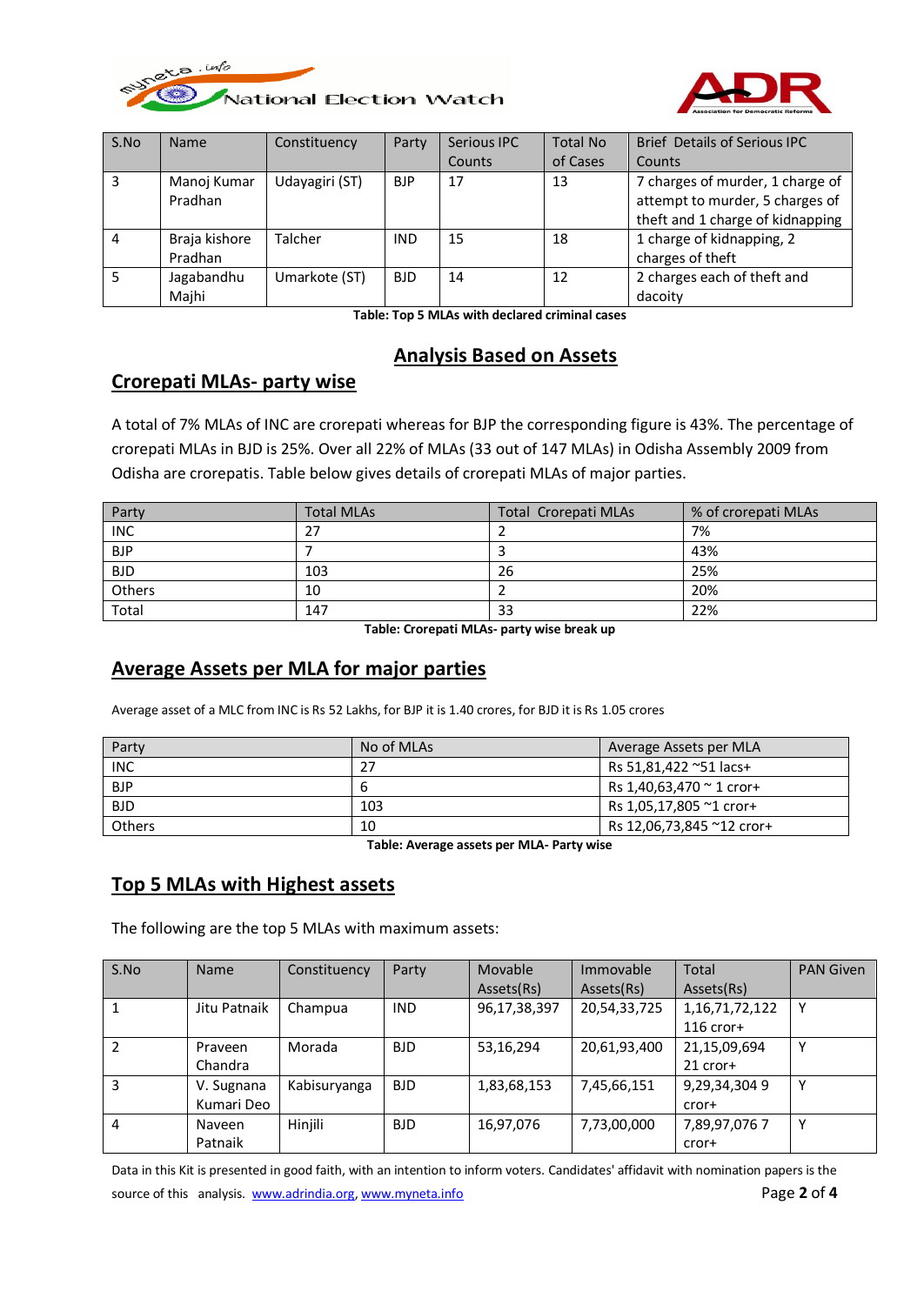



| Prasanna | Rairakhol | <b>BJD</b> | 44,60,931 | 886,'<br>07<br>$\sim$<br>5,61,87 | 6,06,48,817<br><b>t</b> | $\cdot$ |
|----------|-----------|------------|-----------|----------------------------------|-------------------------|---------|
| Achrya   |           |            |           |                                  | cror+                   |         |

**Table: Top 5 MLAs with maximum assets**

### **Top 5 MLAs with lowest assets**

The following are the top 5 MLAs with lowest assets:

| Serial | <b>Name</b>              | State/Dist           | Constituency      | Partv       | Movable<br>Assets<br>(Rs) | <b>Immovable</b><br>Assets (Rs) | Total Assets (Rs)   | PAN<br>Given |
|--------|--------------------------|----------------------|-------------------|-------------|---------------------------|---------------------------------|---------------------|--------------|
| 1      | Hrushikesh Naik KEONJHAR |                      | PATNA (ST)        | <b>BJD</b>  | 10                        |                                 | Ю                   | ΙN           |
| 12     | Basudev Majhi            | <b>KORAPUT</b>       | KOTPAD (ST)       | <b>IINC</b> | 10                        |                                 | 0                   | ΙN           |
| 3      | Bhagaban<br> Kanhar      | <b>BOUDH</b>         | IKANTAMAL         | <b>BJD</b>  | 1,10,135                  | 20,000                          | $ 1,30,135$ 1 Lacs+ | ΙN           |
| 14     | Manoranjan<br>Sethi      | <b>MAYURBHANJ</b>    | BADASAHI (SC) BJD |             | 75,293                    | 64,000                          | 1,39,293 1 Lacs+    |              |
| 5      | Rabindranath<br> Bhoi    | <b>JAGATSINGHPUR</b> | TIRTOL (SC)       | <b>BJD</b>  | 52,000                    | 1,18,000                        | 1,70,000 1 Lacs+    | ΙN           |

**Table: Top 5 MLAs with lowest assets**

### **Analysis Based on PAN details of MLAs**

#### **Crorepati MLAs- PAN not given**

4 crorepati MLAs from Odisha have not declared their PAN details even though these declarations are part of the affidavit. Their details are given below

| S.No | Name      | Constituency | Party      | Movable     | Immovable   | <b>Total Assets</b> | <b>PAN Given</b> |
|------|-----------|--------------|------------|-------------|-------------|---------------------|------------------|
|      |           |              |            | Assets (RS) | Assets (Rs) | (Rs)                |                  |
|      | Satya     | Ranpur       | <b>BJD</b> | 1,76,000    | 3,15,00,000 | 3,16,76,000         | N                |
|      |           |              |            |             |             | $3$ cror+           |                  |
| 2    | Anjali    | Hindol (SC)  | <b>BJD</b> | 1,08,47,513 | 1,22,00,000 | 2,30,47,513         | N                |
|      | Behera    |              |            |             |             | $2$ cror+           |                  |
| 3    | Kalpataru | Dharmasala   | <b>BJD</b> | 30,46,077   | 82,39,000   | 1,12,85,077         | N                |
|      | Das       |              |            |             |             | $1$ cror+           |                  |
| 4    | Rajani    | Angul        | <b>BJD</b> | 17,06,000   | 86,50,000   | 1,03,56,000         | N                |
|      | Kanta     |              |            |             |             | $1$ cror+           |                  |
|      | Singh     |              |            |             |             |                     |                  |

**Table: Crorepati candidates-PAN not given**

#### **Analysis Based on Gender**

#### **Women representation in Odisha Assembly 2009**

**Out of the 147 MLAs analyzed, only 7 (6%) are women and 140 are men (94%). Out of these 7, 6 are of BJD and 1 is of INC.**

| Pa <br>Gender |    | 'omen | vlar |
|---------------|----|-------|------|
| BJD           | -- |       | 103  |

Data in this Kit is presented in good faith, with an intention to inform voters. Candidates' affidavit with nomination papers is the source of this analysis. www.adrindia.org, www.myneta.info **Page 3** of 4